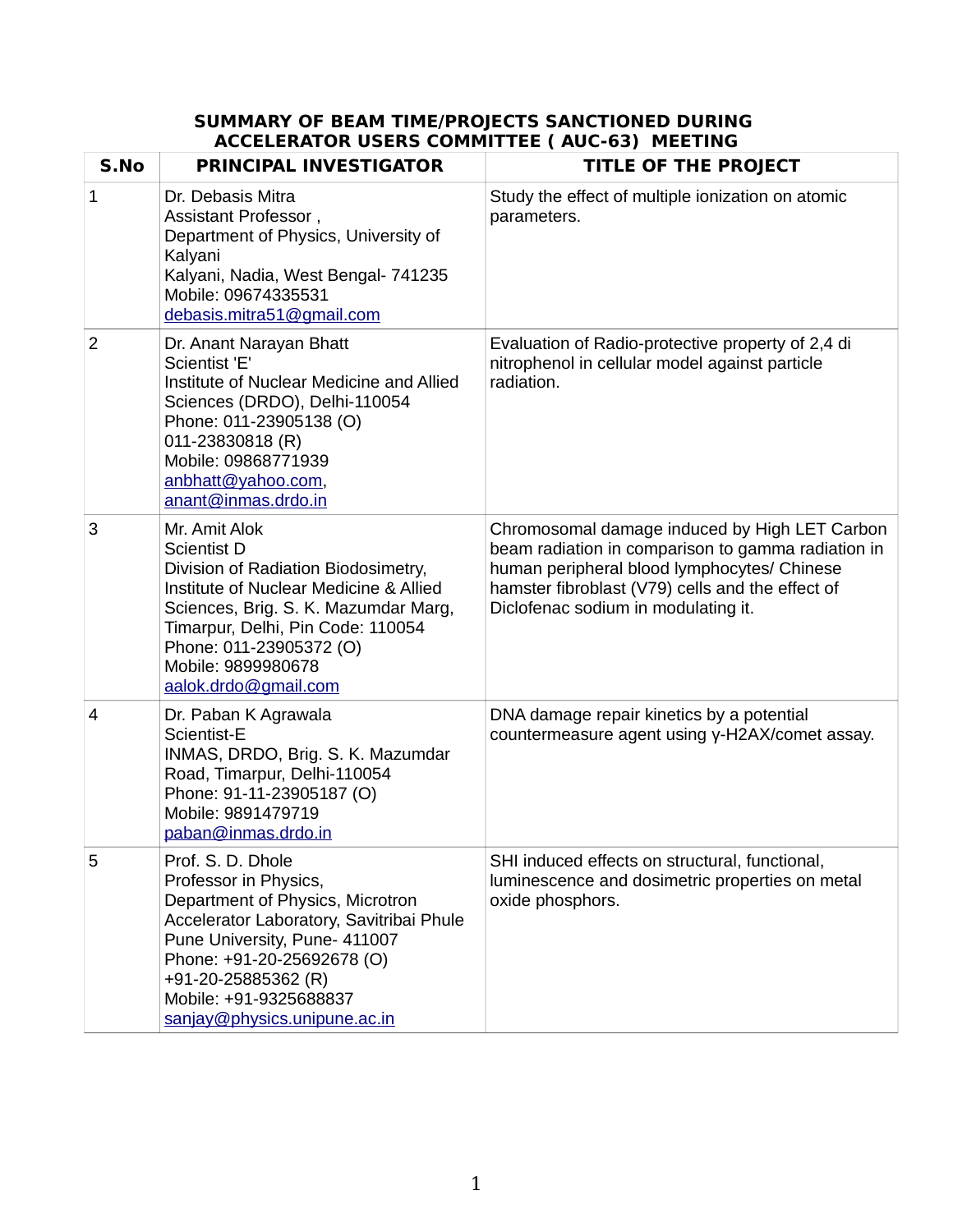| 6  | Dr. Subhendu Rajbanshi<br><b>Assistant Professor</b><br>Dum Dum Motijheel College, 1, Motijheel<br>Avenue, Dum Dum, Kolkata, West<br>Bengal, Pin Code: 700074<br>Mobile: 9007027415<br>subhphy@gmail.com                                                        | Search for evidence of the Attractive Shears<br>Mechanism in $^{146}$ Eu.                                                                               |
|----|-----------------------------------------------------------------------------------------------------------------------------------------------------------------------------------------------------------------------------------------------------------------|---------------------------------------------------------------------------------------------------------------------------------------------------------|
| 7  | Dr. Ajay Y. Deo<br><b>Assistant Professor</b><br>Department of Physics,<br>Indian Institute of Technology Roorkee,<br>Roorkee, Uttarakhand - 247667<br>Phone: 01332285566 (O)<br>01332285568 (R), Mob. 09458178557<br>aydeofph@iitr.ac.in,<br>ajaydeo@gmail.com | Alpha clustering in heavy nuclei.                                                                                                                       |
| 8  | Dr. Gopal Mukherjee<br>Scientific Officer (F)<br>Variable Energy Cyclotron Centre, 1/AF<br>Bidhan Nagar, Kolkata, Pin Code: 700064<br>Phone: (033)23182321 (O)<br>Mobile: 9231615164<br>Fax: 033-2334-6871<br>gopal@vecc.gov.in                                 | High spin states in 175W: "Anomalous" behavior of<br>Signature splitting and mixing in W isotopes.                                                      |
| 9  | Dr. D. Behera<br>Associate Professor,<br>Department of Physics and Astronomy,<br>NIT Rourkela -769008<br>Phone: 0661-2462724, 91-6612463724<br>Mobile: 09439785948<br>dhrubananda behera@yahoo.co.in                                                            | Enhancement of critical current density in<br>HTSC/LSMO Heterostructure.                                                                                |
| 10 | Mr. Rajveer Sharma<br>Scientist $- C$<br>AMS Group, Inter-University Accelerator<br>Centre, Aruna Asaf Ali Marg, New Delhi<br>Phone: 011-26893955 (Ext.8320) (O)<br>Mobile: +91-9560821895<br>rajveersharma1988@gmail.com                                       | Estimation of the fossil fuel derived $CO2$ in<br>atmosphere using radiocarbon<br>measurements.                                                         |
| 11 | Dr. Aloke Kanjilal<br><b>Associate Professor</b><br>Department of Physics, School of Natural<br>Sciences,<br>Shiv Nadar University, Tehsil Dadri,<br>Gautam Budhha Nagar, UP - 201314<br>Mobile: 9958840640<br>aloke.kanjilal@snu.edu.in                        | Study of thermoluminescence and optically<br>stimulated luminescence of $AL_2O_3$ , $ZrO_2$ and their<br>multilayered structure for ion beam dosimetry. |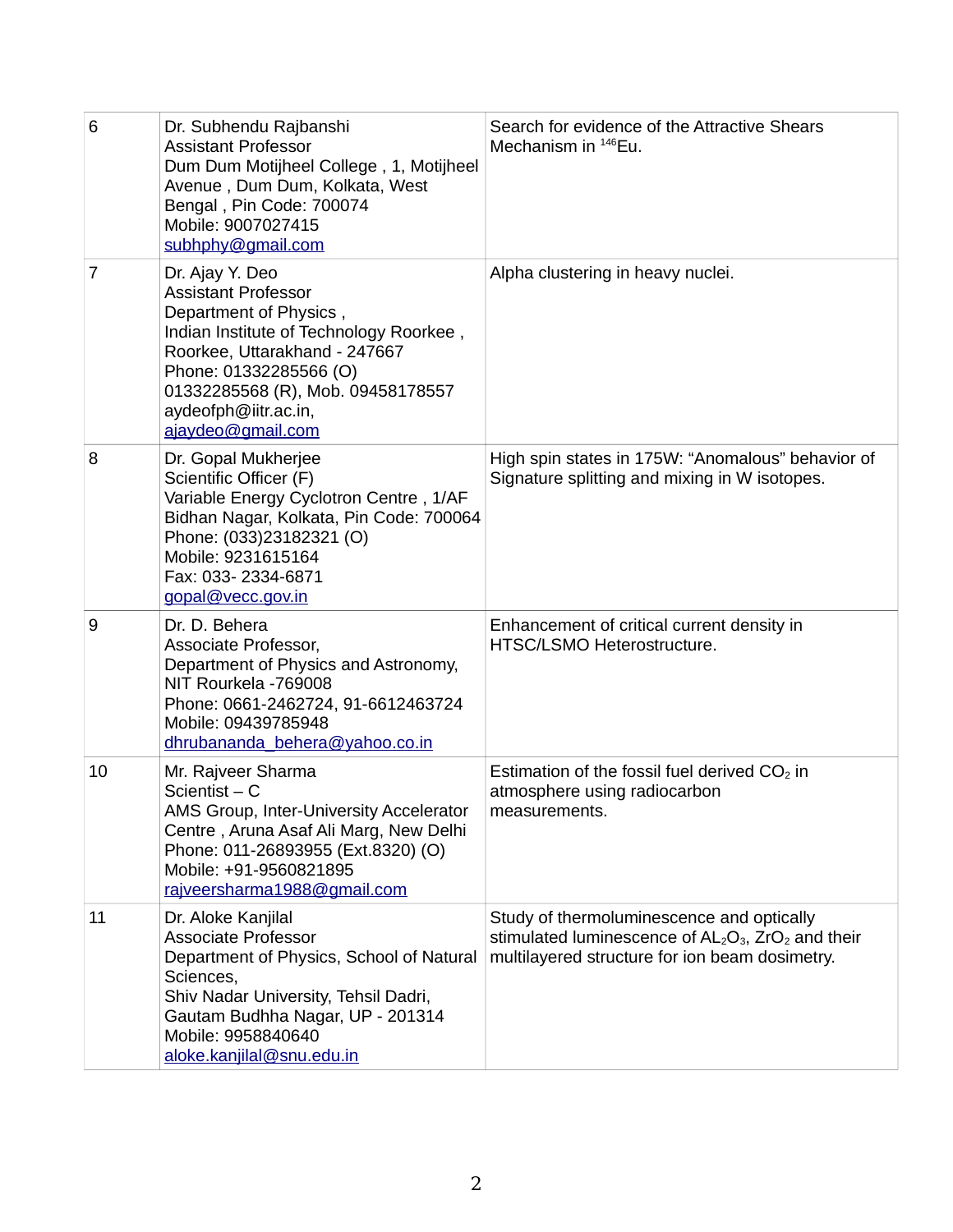| 12 | Dr. Mili Das<br><b>Assistant Professor</b><br>Ananda Mohan College,<br>102/1 Raja Rammohan<br>Sarani, Kolkata-700009<br>Phone: 033-24848496 (R)<br>Mobile: 9433482895<br>mili.snowflakes@gmail.com                                                                                | Study of alpha inelastic scattering of 16O and related<br>development of alpha gas cell target.              |
|----|-----------------------------------------------------------------------------------------------------------------------------------------------------------------------------------------------------------------------------------------------------------------------------------|--------------------------------------------------------------------------------------------------------------|
| 13 | Dr. Pitambar Pati<br>Asst. Professor,<br>Department of Earth Sciences, IIT<br>Roorkee, Roorkee, Uttarakhand, Pin<br>Code: 247667<br>Mobile: 08791533374, 07579079612<br>dash1des@iitr.ac.in                                                                                       | Estimation of denudation rates using 10Be/9Be ratio<br>around<br>Chilka Lake and Anshupa Lake, Odisha coast. |
| 14 | Prof. Uptal Shashikant Joshi<br>Department of Physics,<br>School of Sciences,<br>Gujarat University, Ahmedabad, Pin<br>Code: 380009<br>Phone: 079-26303041 (O)<br>079-26925686 (R)<br>Mobile: 09427045969<br>usjoshi@gujaratuniversity.ac.in                                      | Investigations on ion beam induced magneto-electric<br>coupling in oxide based thin films and multilayers.   |
| 15 | Prof. Hema Achyuthan<br>Department of Geology<br>Anna University,<br>Chennai-600 025<br>Phone: 044-22358453 (O)<br>044-24463136 (R)<br>Mobile: 09382849662<br>hachyuthan@yahoo.com                                                                                                | AMS dating of lake sediments and reconstruction of<br>paleo southwest monsoon and the westerlies.            |
| 16 | Dr. Mansi Saxena<br><b>Adjunct Professor/ Marie</b><br>Sklodowska-Curie Fellow,<br>Heavy Ion Laboratory<br>University of Warsaw, Pasteura 5A<br>Warsaw, Poland: 02-093<br>Phone: +48 579139443<br>msaxena@slcj.uw.edu.pl                                                          | Direct Measurement of B(E2) transition strength in<br><sup>94</sup> Zr using coulomb excitation.             |
| 17 | Prof. Karunakara. N.<br>Centre for Advanced Research in<br>Environmnetal Radioactivity (CARER),<br>Mangalore University,<br>Mangalagangothri-574199, Karnataka<br>Phone: 0824-2287733 (O)<br>0824-2213052 (R)<br>Mobile: 9980775012<br>Fax:0824-2287367<br>drkarunakara@gmail.com | C-14 $(^{14}C)$ estimation in tree rings samples around<br>the nuclear power plants.                         |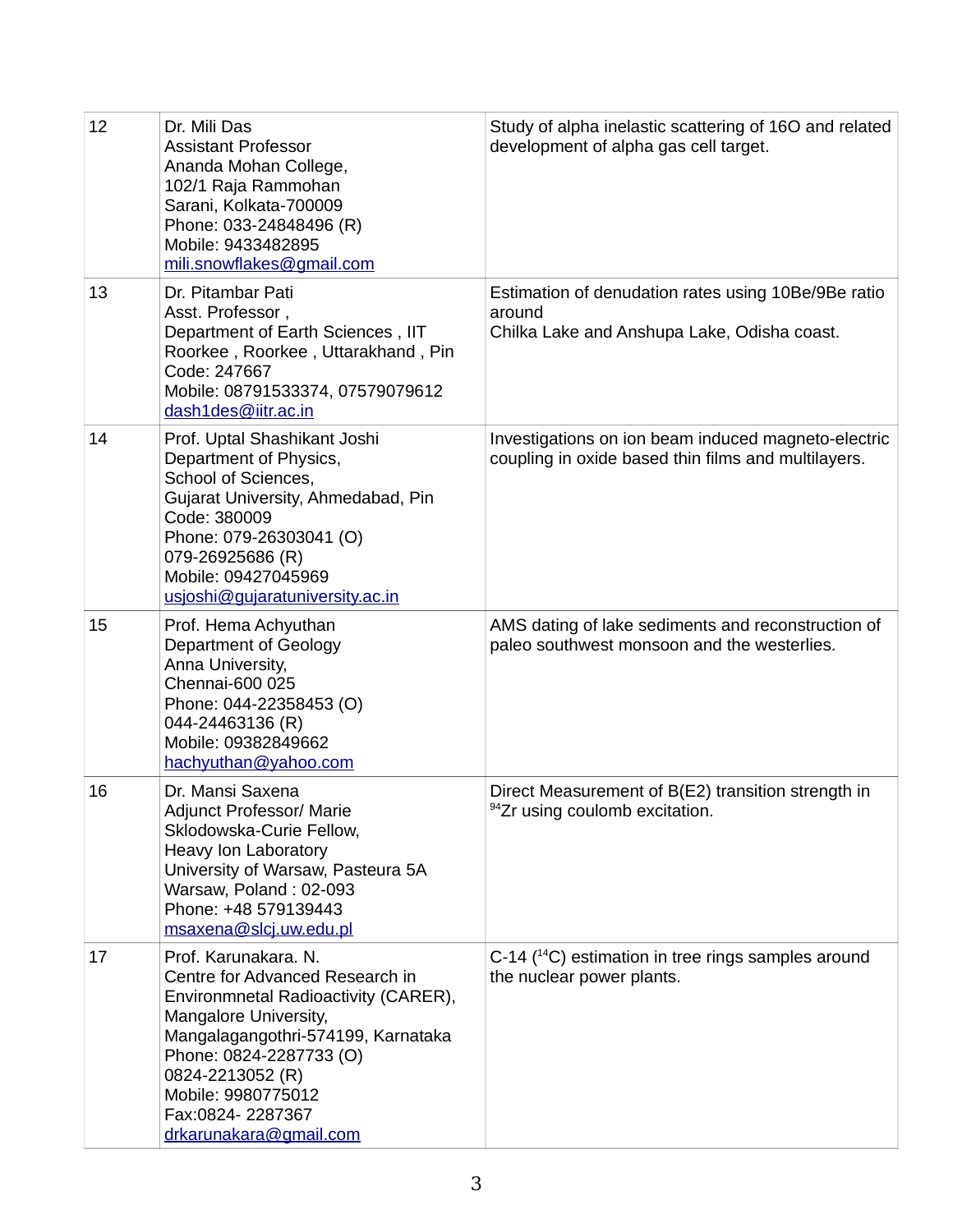| 18 | Dr. Sejal Shah<br>Scientific Officer-D<br><b>ITER-India, Institute for Plasma</b><br>Research, Block A, Sangath Skyz,<br>Bhat-Motera Road, Koteshwar,<br>Ahmedabad -380005<br>Phone: +91-79-2326 9507 (O)<br>+91-79-48900905 (R)<br>Mobile: +91-9898196010<br>Fax: +91-79-2326-9501<br>sshah@iter-india.org                              | Mimicking neutron irradiation impact on insulating<br>materials by SHI and low energy ion beam.                    |
|----|------------------------------------------------------------------------------------------------------------------------------------------------------------------------------------------------------------------------------------------------------------------------------------------------------------------------------------------|--------------------------------------------------------------------------------------------------------------------|
| 19 | Ms. Kanika Sharma<br>C/o. Dr. Anant Pandey<br>Department of Physics, Sri Venkateswara<br>College, University of Delhi, New Delhi,<br>Pin Code: 110021<br>Mobile: +91-998-858-2788 (Ms. Kanika)<br>kanika@svc.ac.in<br>Mobile: 9811720585 (Dr. Pandey)<br>apandey@svc.ac.in,<br>drpandey@gmail.com                                        | Synthesis and characterization of energy<br>independent thermoluminescent materials for<br>dosimetry of ion beams. |
| 20 | Mr. Prince Rautiyal<br>C/o. Dr. Paul A. Bingham,<br>Materials and Engineering Research<br>Institute<br>Sheffield Hallam University<br><b>City Campus</b><br>Howard Street, Sheffield, S1 1WB, UK<br>Mobile: +447442448037 (Mr. Rautiyal)<br>b6036442@my.shu.ac.uk<br>Phone: +44 (0)114 2256449 (Dr.<br>Bingham)<br>p.a.bingham@shu.ac.uk | Radiation effects in high-level nuclear waste<br>glasses.                                                          |
| 21 | Mr. Chirag Malik<br>C/o. Dr. Anant Pandey,<br>Physics Department, Sri Venkateswara<br>College, University of Delhi,<br>New Delhi, Pin Code: 110021<br>Mobile: 8510079423 (Mr. Malik)<br>Chiragmalik525@gmail.com<br>Mobile: 9811720585<br>apandey@svc.ac.in                                                                              | Synthesis of the thermoluminescent material for<br>radiation dosimetry.                                            |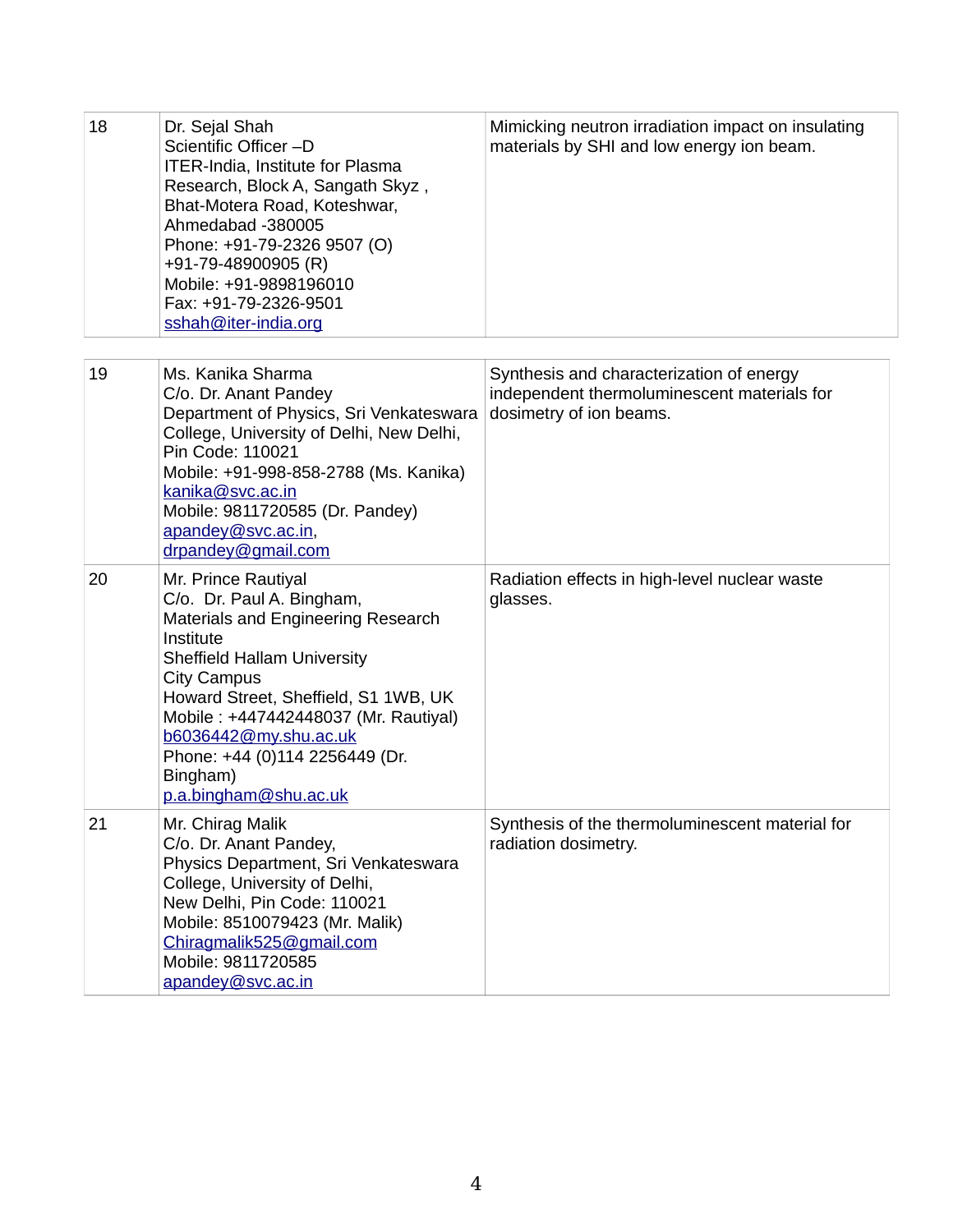| 22 | Ms. Rashi Gupta<br>C/o. Dr. Rajesh Kumar<br>University School of Basic and Applied<br>Sciences,<br>Guru Gobind Singh Indraprastha<br>University,<br>Dwarka Sector-16-C, New Delhi-110078<br>Mobile: 7503328965 (Ms. Gupta)<br>rashiqupta 92@rediffmail.com<br>Phone: 011-25302966 (Dr. Kumar)<br>Mobile: 9718876101<br>rajeshkumaripu@gmail.com                           | SHI induced modifications in template synthesized<br>metal &<br>semiconductor low dimensional structures and<br>some applications.                           |
|----|---------------------------------------------------------------------------------------------------------------------------------------------------------------------------------------------------------------------------------------------------------------------------------------------------------------------------------------------------------------------------|--------------------------------------------------------------------------------------------------------------------------------------------------------------|
| 23 | Ms. Anu Rathi<br>C/o. Prof. A. K. Bhati<br>Department of Physics,<br>Punjab University,<br>Chandigarh-160014<br>Mobile: 07696862049 (Ms. Anu Rathi)<br>anurathi05@gmail.com<br>Mobile: 09216502325<br>akbhati@pu.ac.in                                                                                                                                                    | Nuclear electromagnetic moment measurements in<br>transitional nuclei near Neutron shell closer N=82.                                                        |
| 24 | Mr. Sourav Ghosh<br>C/o. Dr. Utpal Ghosh, Department of<br>Biochemistry and Biophysics, University<br>of Kalyani, Kalyani, Nadia, West<br>Bengal-741235<br>Mobile: 9088104829 (Mr. Sourav Ghosh)<br>souravgtutu@gmail.com<br>Phone: 91-33-25828750 (Extn-385) (Dr.<br><b>Utpal Ghosh)</b><br>Mobile: 91-9432261574<br>uptal8ghosh@klyuniv.ac.in,<br>uptal8ghosh@gmail.com | Radiosensitization of human cancer cells using<br>G-quadruplex ligands.                                                                                      |
| 25 | Ms. Payel Dey<br>C/o. Dr. Utpal Ghosh, Department of<br>Biochemistry and Biophysics, University<br>of Kalyani, Kalyani, Nadia, West<br>Bengal-741235<br>Mobile: 9038362674 (Ms. Dey)<br>payeldey13@gmail.com<br>Phone: 91-33-25828750 (Extn-385) (Dr.<br><b>Utpal Ghosh)</b><br>Mobile: 91-9432261574<br>uptal8ghosh@klyuniv.ac.in,<br>uptal8ghosh@gmail.com              | Signaling pathways of activation and secretion of<br>matrix metalloproteinases from human lung<br>carcinoma cells after irradiation with carbon ion<br>beam. |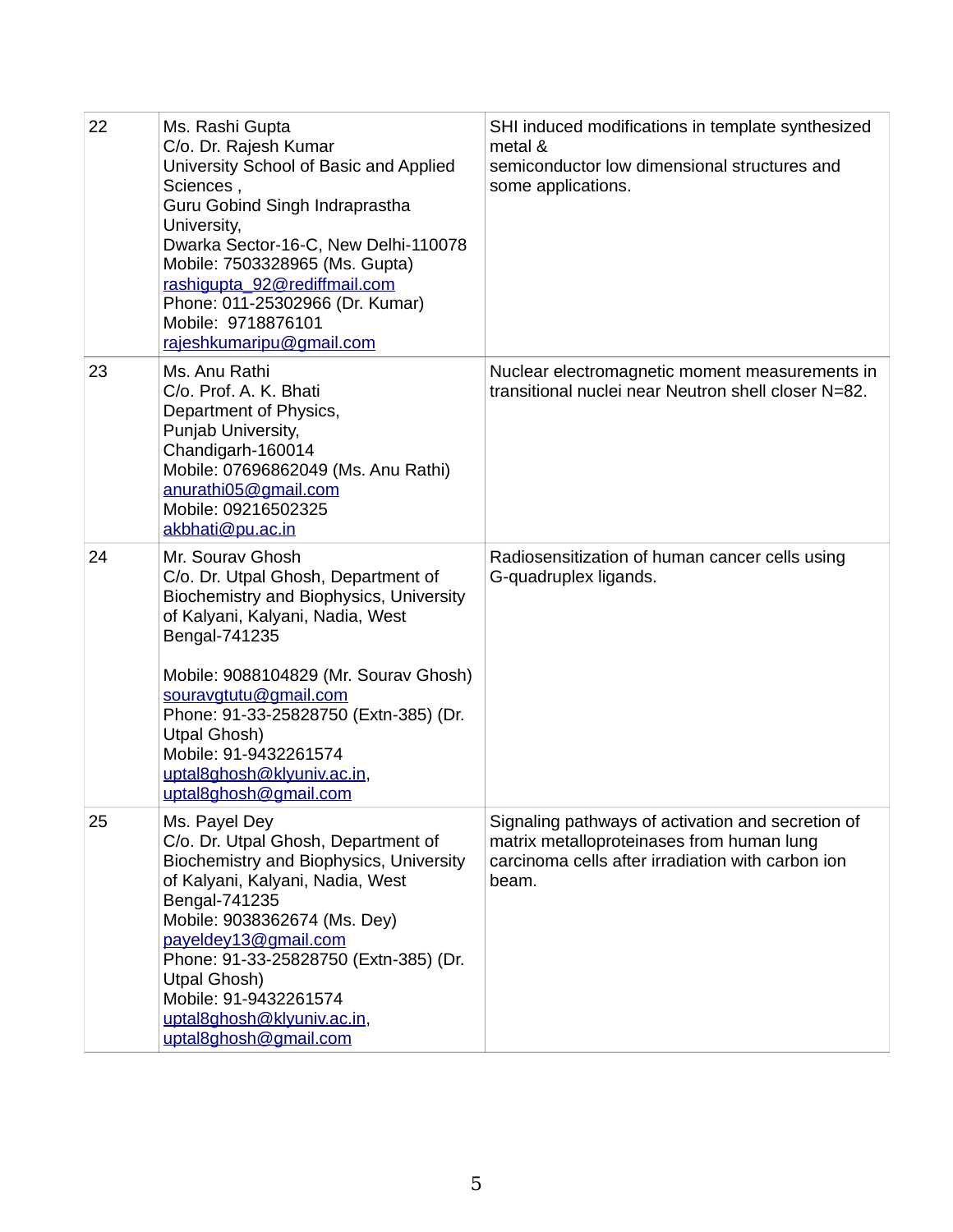| 26 | Ms. Shruti<br>C/o. Prof. Bivash Ranjan Behera,<br>Department of Physics, Panjab<br>University, Chandigarh, Sector-14,<br>Chandigarh - 160014<br>Mobile: +91 7973138936 (Ms. Shruti)<br>shrutinarang.sn@gmail.com<br>Phone: 0172-2534460(O) (Prof. Behera)<br>09815324956,<br>bivash@pu.ac.in; bivash.pu@gmail.com | Fragmentation dynamics and neutron multiplicity<br>measurements for super-heavy nuclei.                                 |
|----|-------------------------------------------------------------------------------------------------------------------------------------------------------------------------------------------------------------------------------------------------------------------------------------------------------------------|-------------------------------------------------------------------------------------------------------------------------|
| 27 | Ms. S. Sanila<br>C/o. Dr. A. M. Vinodkumar<br>Department of Physics<br>Calicut University,<br>Malappuram, Kerala,<br>Pin Code: 673 635<br>Mobile: 09745129778 (Ms. Sanila)<br>sanilasathyan90@gmail.com<br>Mobile: 09645078924 (Dr. Vinodkumar)<br>attukalathil@gmail.com                                         | Evaporation Residue measurements for the<br>reaction forming Th and Ra compound nuclei.                                 |
| 28 | Mr. Yogesh Kumar<br>C/o. Dr. A. P. Singh,<br>Dept. of Physics,<br>Dr. B. R. Ambedkar National Intitute of<br>Technology, Jalandhar- 144011<br>Mobile: 09878787241 (Mr. Kumar)<br>vkumar394@gmail.com<br>Phone: 0181-5048900 (Dr. Singh)<br>abhi.pr.s@gmail.com                                                    | Electrical and optical properties of Zinc- and<br>Strontium-stannate films.                                             |
| 29 | Mr. Shashank Singh<br>C/o. Prof. K. P. Singh<br>Department of Physics,<br>Panjab University, Chandigarh, Pin<br>Code: 160014<br>Mobile: 7696024340 (Mr. Singh)<br>shashank8005@gmail.com<br>Mobile: 09872777224 (Prof. Singh)<br>singhkp@pu.ac.in                                                                 | Investigation of heavy ion-atom collision processes<br>and applications of atomic and nuclear analytical<br>techniques. |
| 30 | Ms. Anjali Rani<br>C/o. Prof. Samit Kr. Mandal<br>Department of Physics & Astrophysics,<br>University of Delhi, Delhi-110007<br>Mobile: 8860530524 (Ms. Rani)<br>akadyan0001@gmail.com<br>Mobile: 9582068428 (Prof. Mandal)<br>s.mandal.du@gmail.com,<br>smandal@physics.du.ac.in                                 | Few- nucleons transfer and fusion reaction<br>dynamics near the coulomb barrier.                                        |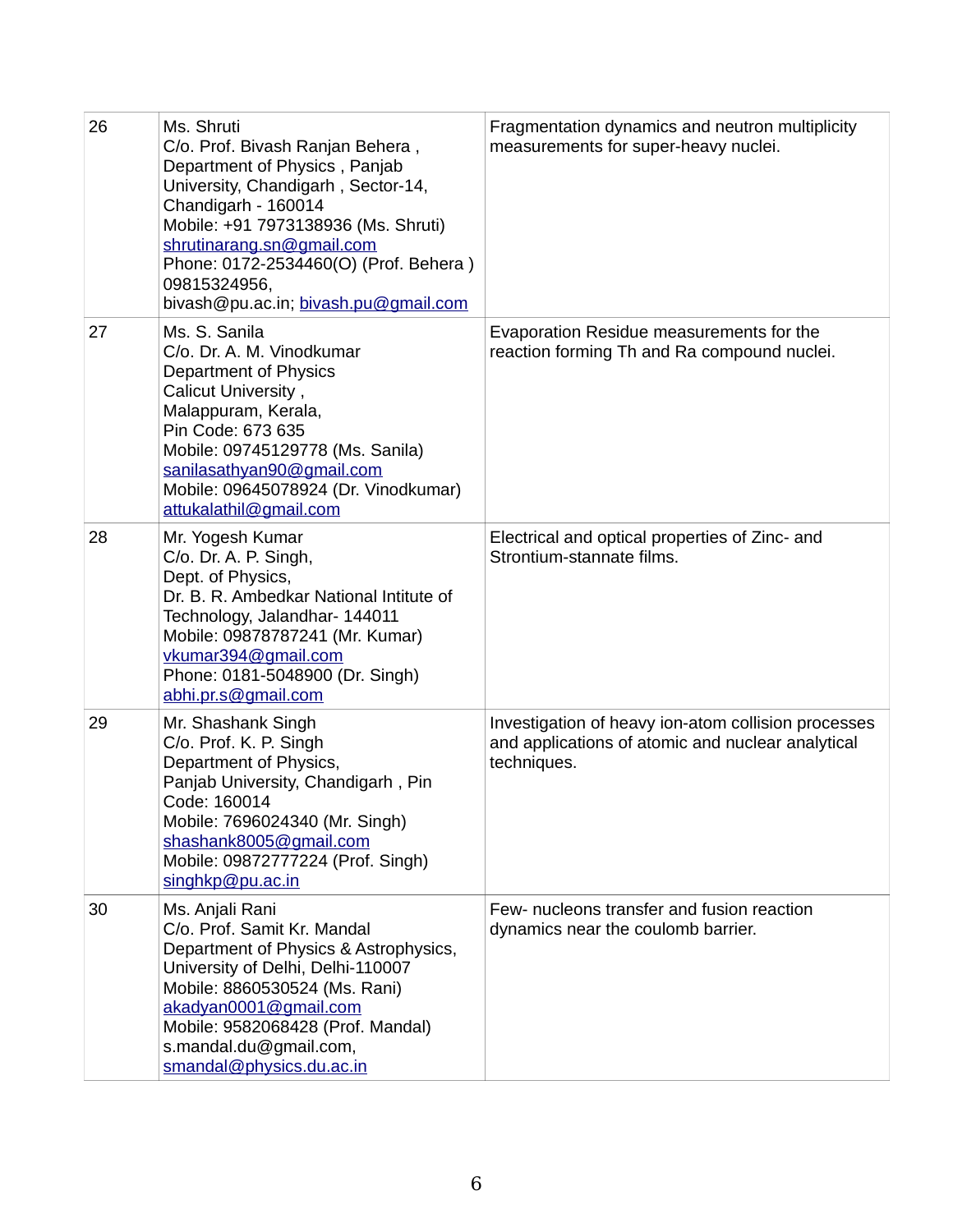| 31 | Mr. Shoaib Noor<br>C/o. Dr. Sunil Devi,<br>School of Physics and Materials Science,<br>Thapar University, Patiala-147004<br>Mobile: 8439472474 (Mr. Noor)<br>shoaib.phys@gmail.com<br>Mobile: 7087937045 (Dr. Devi)<br>sunil.devi@thapar.edu                                             | Investigation of pairing correlation and channel<br>coupling effects in interactions of $^{18}$ O with $^{64,68}$ Zn<br>around the Coulomb barrier.                                                        |
|----|------------------------------------------------------------------------------------------------------------------------------------------------------------------------------------------------------------------------------------------------------------------------------------------|------------------------------------------------------------------------------------------------------------------------------------------------------------------------------------------------------------|
| 32 | Ms. Ruchika Gupta<br>C/o. Dr. Punita Verma<br>Department of Physics,<br>Kalindi College, East Patel Nagar,<br>University of Delhi, Pin Code: 110008<br>Mobile: 8826641909 (Ms. Gupta)<br>ruchikagupta.du@gmail.com<br>Mobile: 8800650576 (Dr. Verma)<br>drpunitaverma.nature@gmail.com   | Investigation of inner shell ionization processes in<br>superheavy systems (unified nuclear charge > 100)<br>through differential X-ray measurements.                                                      |
| 33 | Mr. Ishfaq Majeed Bhat<br>C/o. Prof. B. P. Singh<br>Physics Department,<br>Aligarh Muslim University, Aligarh-202<br>002<br>Phone: 0571-2701001 (O)(Mr. Bhat)<br>Mobile: 07895643128<br>ishfaqmjd750@gmail.com<br>Mobile: 09412133929 (Prof. Singh)                                      | A study of entrance channel effects in the<br>incomplete fusion reactions at $\simeq$ 4 -7 MeV/n<br>energies.                                                                                              |
| 34 | Mr. Rohan Biswas<br>C/o. Dr. Subir Nath<br>Department of Nuclear Physics,<br>Inter-University Accelerator Center, New<br>Delhi-110067<br>Mobile: 9717656042 (Mr. Biswas)<br>rohanbiswas1993@gmail.com<br>Mobile: 9953011090 (Dr. Nath)<br>subir@iuac.res.in,<br>subirnath.iuac@gmail.com | Study of fusion reactions deep below the barrier.                                                                                                                                                          |
| 35 | Ms. Sutapa Dey<br>C/o. Dr. Somnath C Roy,<br>Department of Physics,<br>IIT Madras, Pin Code: 600036<br>Mobile: 7092543846 (Ms. Dey)<br>sutapadey1992@gmail.com<br>Mobile:8056081266 (Dr. Roy)<br>somnath@iitm.ac.in                                                                      | Investigation on the controlled modification of $TiO2$<br>nanotubes, reduced graphene oxide (RGO) and<br>RGO wrapped TiO <sub>2</sub> nanotubes by ionizing and<br>non-ionizing irradiation using Ag beam. |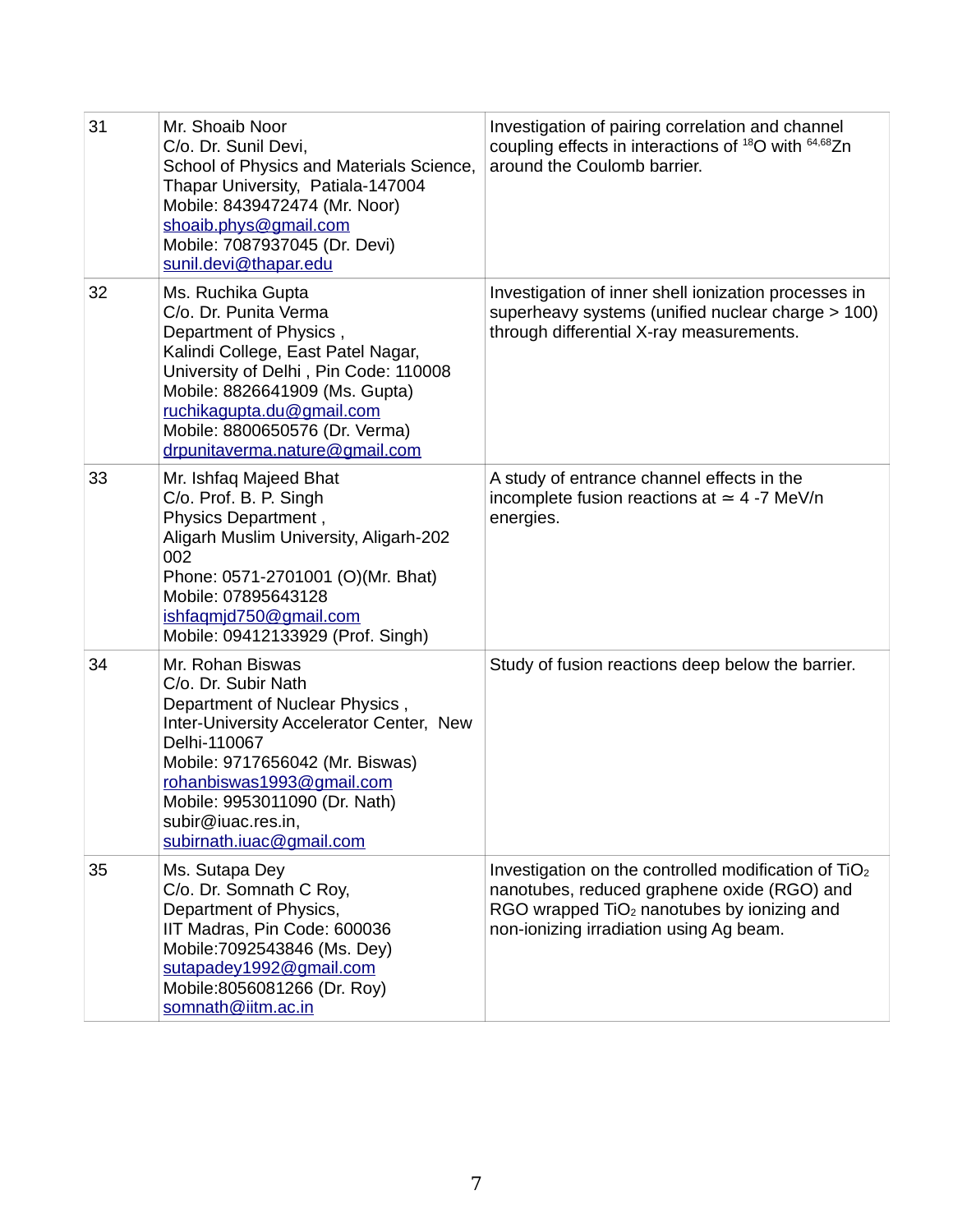| 36 | Mr. Amritraj Mahato<br>C/o. Dr. Dharmendra Singh<br>Center For Applied Physics,,<br>Central University Of Jharkhand,<br>Brambe, Ranchi-835 205<br>Mobile: 08603387354 (Mr. Mahato)<br>amritrajnaren@gmail.com<br>Mobile: 08809323825 (Dr. Singh)<br>dsinghiuac@gmail.com,<br>dsinghcuj@gmail.com                                                                 | Study of fusion-fission dynamics induced by heavy<br>ions at energies near and above the coulomb<br>barrier.                        |
|----|------------------------------------------------------------------------------------------------------------------------------------------------------------------------------------------------------------------------------------------------------------------------------------------------------------------------------------------------------------------|-------------------------------------------------------------------------------------------------------------------------------------|
| 37 | Ms. Himanshi Gupta<br>C/o. Dr. Fouran Singh<br>Department of Material Science,<br>Inter-University Accelerator Center, New<br>Delhi-110067<br>Mobile: 7017296911 (Ms. Gupta)<br>himanshiqupta038@qmail.com<br>Phone: 26892601 (Dr. Fouran Singh)<br>(Ext.-8202)<br>Mobile: 09868204083<br>fouran@gmail.com                                                       | Study of Semiconductor to metal transition in ZnO<br>based thin films/nanocomposites and their<br>modifications by ion irradiation. |
| 38 | Ms. Manasi Debnath<br>C/o. Prof. Hiambok Jones Syiemlieh<br>Department of Geography,<br>School of Human and Environmental<br>Studies, North-Eastern Hill University,<br>Shillong, Meghalaya, Pin Code: 793022<br>Mobile: 9474932100<br>manasi.jnu2012@gmail.com<br>Mobile: 09436107682 (Prof. Syiemlieh)<br>hjsyiemlieh@gmail.com,<br>hisyiemlieh@rediffmail.com | Palaeoclimatic Reconstruction of Changme<br>Khangpu Glacier, Upper Tista Basin, Eastern<br>Himalaya, India.                         |
| 39 | Ms. Rini Singh<br>C/o. Dr. Manoj Kumar<br>Department of Physics, Malaviya National topological insulators.<br>Institute of Technology Jaipur- 302017<br>Mobile: 9784638708 (Ms. Singh)<br>rinisingh.1910@gmail.com<br>Mobile: 9549659761 (Dr. Kumar)<br>mkumar.phy@mnit.ac.in,<br>kmanujk@gmail.com                                                              | High pressure magneto transport studies of bismuth<br>chalcogenide based                                                            |
| 40 | Mr. Saurabh Kumar Sharma<br>C/o. Dr. Pawan Kumar Kulriya,<br><b>Inter-University Accelerator Centre</b><br>(IUAC), New Delhi-110067<br>Mobile: 9818369410 (Mr. Sharma)<br>sharmasaurabh030@gmail.com<br>Mobile: +91-8800389872 (Dr. Kulriya)<br>pawan@iuac.res.in                                                                                                | Radiation induced effects in the nano-structured<br>ceramics for waste form applications.                                           |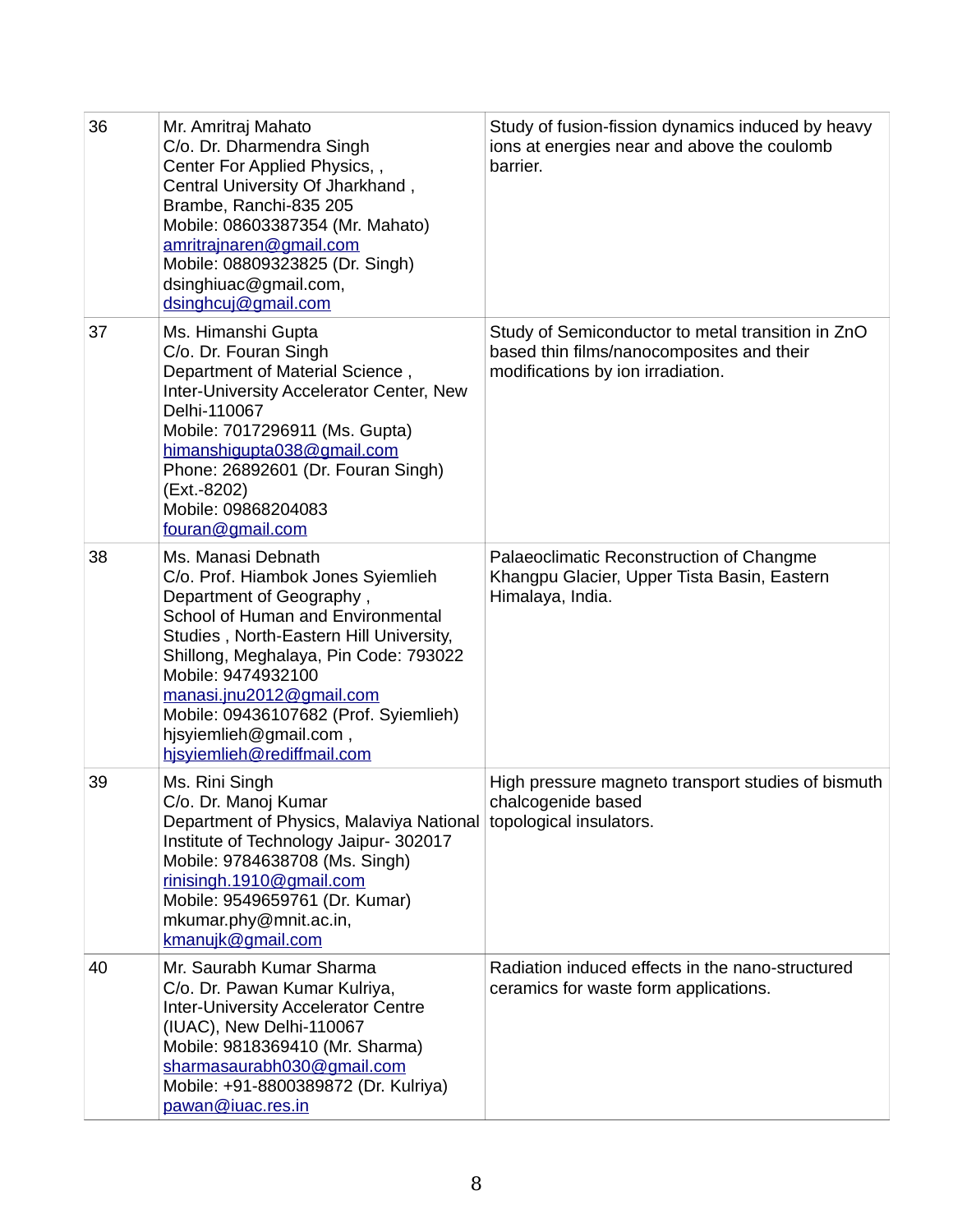| 41 | Mr. A.Vinayak<br>C/o. Prof. N. M. Badiger<br><b>Department of Physics</b><br>Karnatak University, Dharwad-580003<br>Mobile: 919449421384 (Mr. A. Vinayak)<br>vinayak4s91@gmail.com<br>Mobile: 09740827296 (Prof. Badiger)<br>nbadiger@gmail.com   | Study of the multi-nucleon transfer reaction and<br>investigation of cluster and sequential transfer.    |
|----|---------------------------------------------------------------------------------------------------------------------------------------------------------------------------------------------------------------------------------------------------|----------------------------------------------------------------------------------------------------------|
|    |                                                                                                                                                                                                                                                   |                                                                                                          |
| 42 | Dr. Sanjay Kumar Chamoli<br>Assistant Professor,<br>Department of Physics Astrophysics,<br>University of Delhi, Delhi, Pin Code:<br>110007<br>Phone: 011 27662087 (R)<br>Mobile: 9999062324<br>skchamoli@physics.du.ac.in                         | Lifetime measurement study of octupole<br>deformation in neutron deficient nuclei in<br>Xe-Cs-Ba region. |
| 43 | Dr. Gauray Kaushal<br><b>Assistant Professor</b><br>D Block -115, ABV-IIITM, Morena Link<br>Road, Gwalior-(M.P.),<br>Pin Code: 474015<br>Phone +91-7512449633(O)<br>Mobile: +91-7070895548<br>kaushalg@nitp.ac.in                                 | Fabrication and characterization of a novel radiation<br>hard SRAM array.                                |
| 44 | Dr. Ghulam Nabi Dar<br><b>Assistant Professor</b><br>Department of Physics, University of<br>Kashmir,<br>Srinagar-190006<br>Mobile: 9086486160<br>gulnoor.dar@gmail.com                                                                           | Effect of light and heavy ion irradiation on pure and<br>transition metal doped iron oxide thin films.   |
| 45 | Dr. R. P. Chauhan<br><b>Associate Professor</b><br>Department of Physics<br>National Institute of Technology,<br>Kurukshetra (Haryana)-1361 I9<br>Phone: 01744-233546 (O)<br>Mobile: +91- 9896075913<br>Fax: 01744-238050<br>chauhanrpc@gmail.com | Modifications in the properties of II-VI<br>semiconducting nanostructures by ion beam.                   |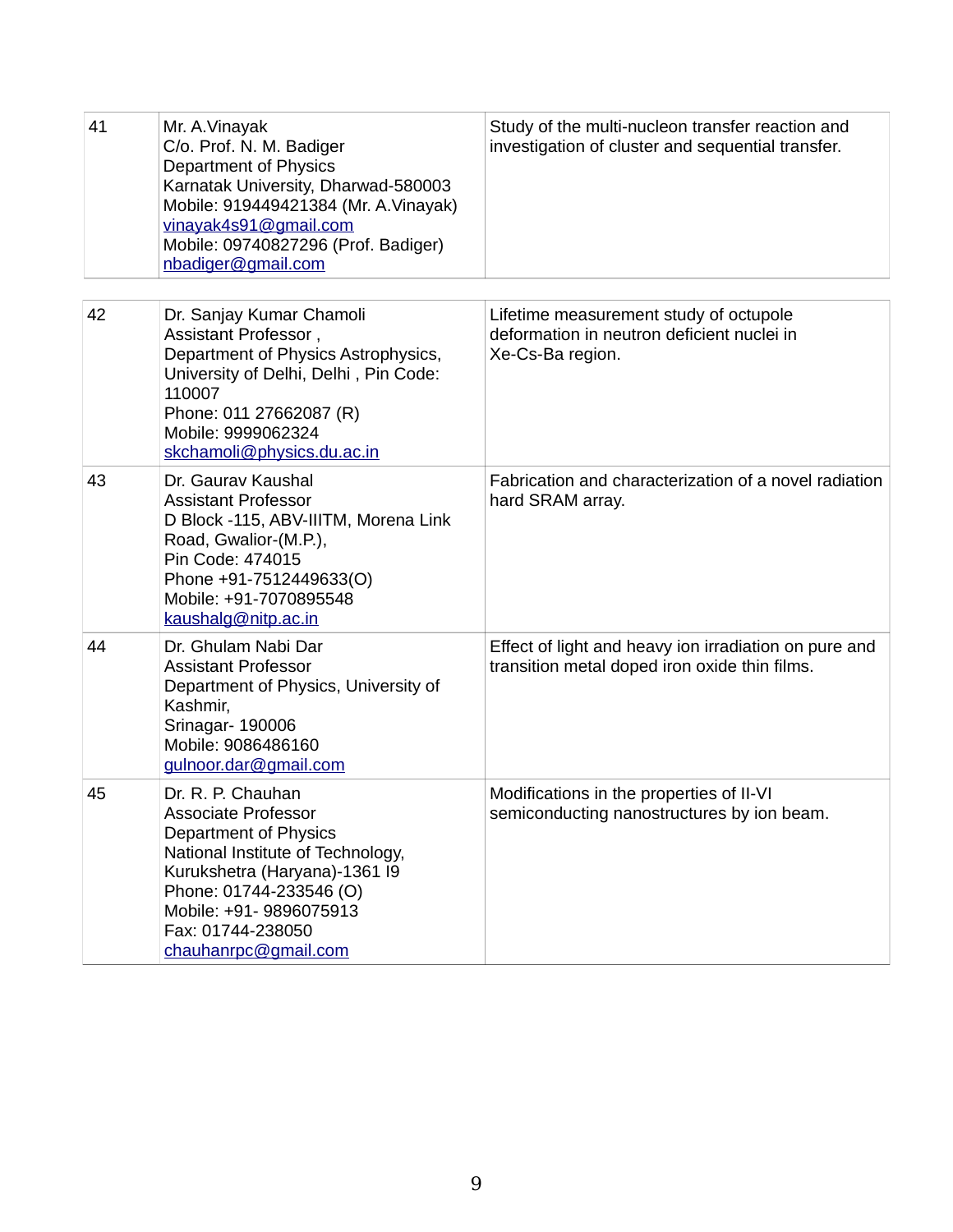| 46 | Dr. Anup Thakur<br>Assistant Professor in Physics,<br>Department of Basic & Applied Sciences,<br>Punjab University, Patiala, Punjab, Pin<br>Code: 147002<br>Phone: 0175-3046336 (O)<br>0175-2970729 (R)<br>Mobile: 9417110095<br>dranupthakur@gmail.com                      | Luminescence studies of swift heavy ion irradiated<br>rare earth doped MgO based nanophosphors.                                                            |
|----|------------------------------------------------------------------------------------------------------------------------------------------------------------------------------------------------------------------------------------------------------------------------------|------------------------------------------------------------------------------------------------------------------------------------------------------------|
| 47 | Prof. Lakhwant Singh<br>Department of Physics, Guru Nanak Dev<br>University, Amritsar-143005<br>Phone: 0183-2258802/09-3505 (O)<br>Mobile: 09914128822<br>Fax: 0183-2258819/20<br>lakhwant@yahoo.com                                                                         | Dosimetric aspects of irradiated TL nanophosphors<br>for ion beam radiotherapy.                                                                            |
| 48 | Prof. Davinder Paul Singh<br>Department of Physics, Guru Nanak Dev<br>University, Amritsar, Pin Code: 143005<br>Phone: 0183-2258802-09, Extn. 3479 (O)<br>Mobile: 9914010451<br>Fax: 0183-2258819, 2258820<br>dpsingh.phy@gndu.ac.in                                         | The modification of structural and opto-electronic<br>properties of WO <sub>3</sub> thin films using SHI and ion<br>implantation of transition metal ions. |
| 49 | Dr. Shailendra S. Dahiwale<br>Assistant Professor,<br>Department of Physics,<br>Savitribai Phule Pune University, Pune,<br>Pin Code: 411007<br>Phone: 020-25692678, 020-25699072<br>(O)<br>Mobile: +91-8108001200<br>Fax: +91-20-25691684<br>ssd@physics.unipune.ac.in       | Ion irradiation induced defects in 2D TMD materials.                                                                                                       |
| 50 | Prof. Sanjay J. Dhoble<br>Department of Physics, Rashtrasant<br>Tukadoji Maharaj(RTM) Nagpur<br>University, Nagpur, Maharashtra-440033<br>Phone: 0712-2500083 (O)<br>0712-2251361, 0712-2250180 (R)<br>Mobile: 09822710204<br>sidhoble@rediffmail.com,<br>sidhoble@gmail.com | Effect of ion beam and photons on spectroscopic<br>properties of aluminosilicate based LED materials<br>for space applications.                            |
| 51 | Dr. Tarkeshwar Trivedi<br>Asst. Professor,<br>Department of Pure & Applied Physics,<br>Guru Ghasidas Vishwavidyalaya, Koni,<br>Bilaspur, Pin Code: 495009<br>Mobile: +91-9479245960<br>ttrivedi1@gmail.com                                                                   | Investigation of interplay of collective and magnetic<br>rotation in medium mass In isotopes.                                                              |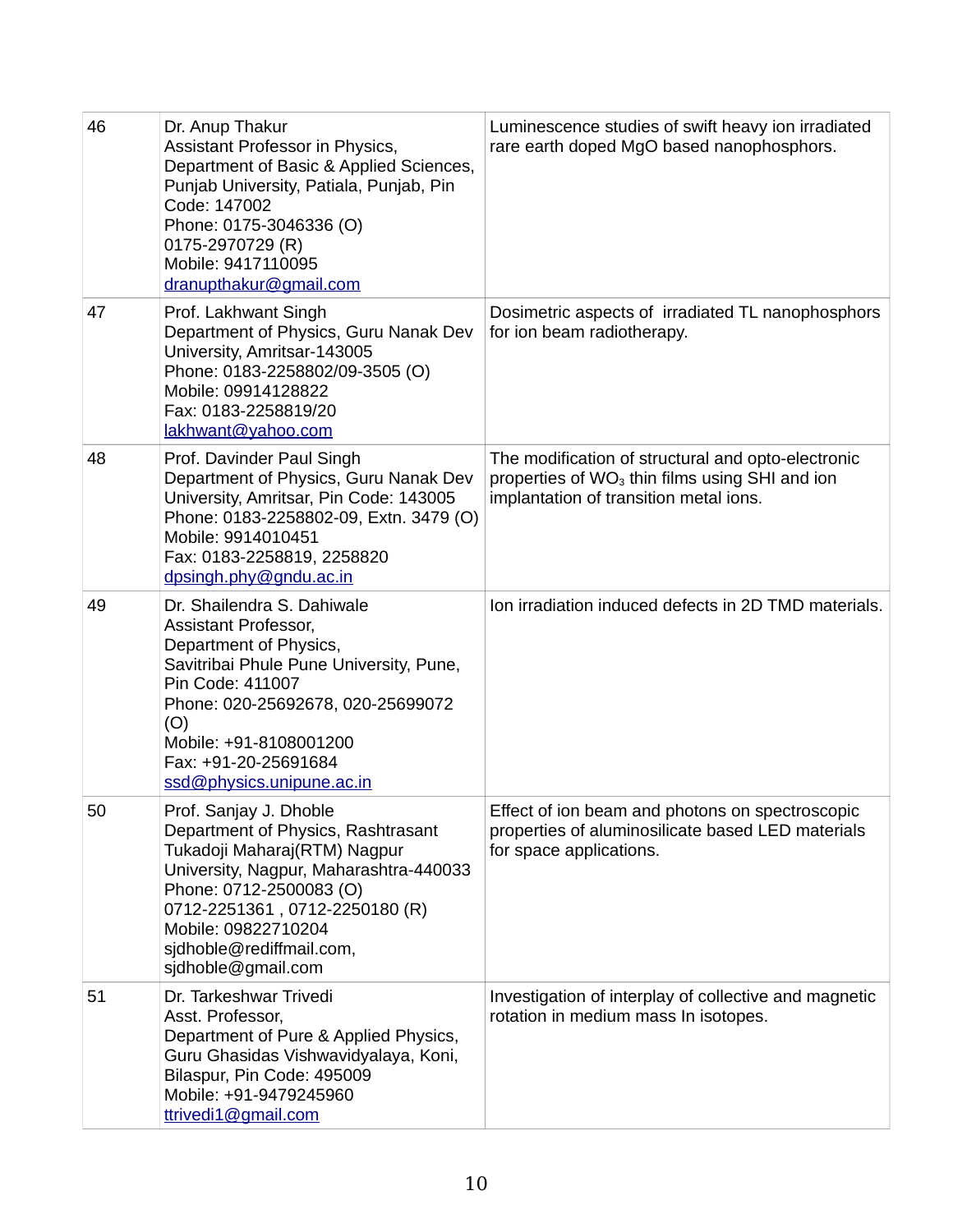| 52 | Dr. Vibha Chopra<br>Assistant Professor,<br>P. G. Department of Physics and<br>Electronics, DAV College, Katra Sher<br>Singh, Amritsar, Punjab, Pin Code:<br>143001<br>Mobile: 08727843444<br>vibhachopra04@gmail.com                                                    | To develop an emergency dosimeter for accidental<br>situation using thermoluminescence technique.                                         |
|----|--------------------------------------------------------------------------------------------------------------------------------------------------------------------------------------------------------------------------------------------------------------------------|-------------------------------------------------------------------------------------------------------------------------------------------|
| 53 | Dr. Ashok Kumar<br><b>Associate Professor</b><br>Department of physics,<br>Panjab University, Chandigarh, Pin<br>Code: 160014<br>Phone: 0172-2534461 (O)<br>0172-2725728 (R)<br>Mobile: 9041908468<br>ashok@pu.ac.in                                                     | High spin structure and lifetime measurements<br>using recoil distance doppler shift method in mass<br>region A~120 nuclei.               |
| 54 | Prof. Swapan Kumar Dolui<br>Dept. Of Chemical Sciences, Tezpur<br>University, Napam, Tezpur, Assam, Pin<br>Code: 784028<br>Phone: 03712-275052 (O)<br>Mobile:09957198489<br>Fax: 03712-267005/6<br>dolui@tezu.ernet.in                                                   | Modification of electrical properties of polymer<br>nanocomposites by ion beam irradiation for<br>application in solar cells and sensors. |
| 55 | Dr. Neeti Tripathi<br><b>DST- Inspire Faculty</b><br>School of Physical Sciences (SoPS),<br>Department of Physics, Doon University,<br>Doon University Campus, Kedarpur,<br>Dehradun, Uttrakhand, Pin Code: 248001<br>Mobile: +91-9540838621<br>neetidtripathi@gmail.com | Effect of SHI irradiation on photoluminescence<br>properties of BCN/silica composite.                                                     |
| 56 | Dr. Pawan K. Diwan<br><b>Assistant Professor</b><br>Department of Applied Science,<br>University Institute of Engineering and<br>Technology (UIET), Kurukshetra<br>University, Kurukshetra-136 119, Haryana<br>Mobile: 098960 32200<br>diwanpk74@gmail.com               | Measurements of first four moments associated with<br>energy loss spectrum of energetic heavy ions in<br>different metals.                |
| 57 | Dr. Sumi Handique<br><b>Assistant Professor</b><br>Department Of Environmental Science,<br>Tezpur University. Napaam. Tezpur.<br>Assam, Pin Code: 784028<br>Phone: +91-3712-27-5611 (O)<br>Mobile: +91-9435188365<br>sumihan@tezu.ernet.in                               | To quantify the rates of erosion across the Shillong<br>plateau and to compare these with published<br>estimates from the Himalaya.       |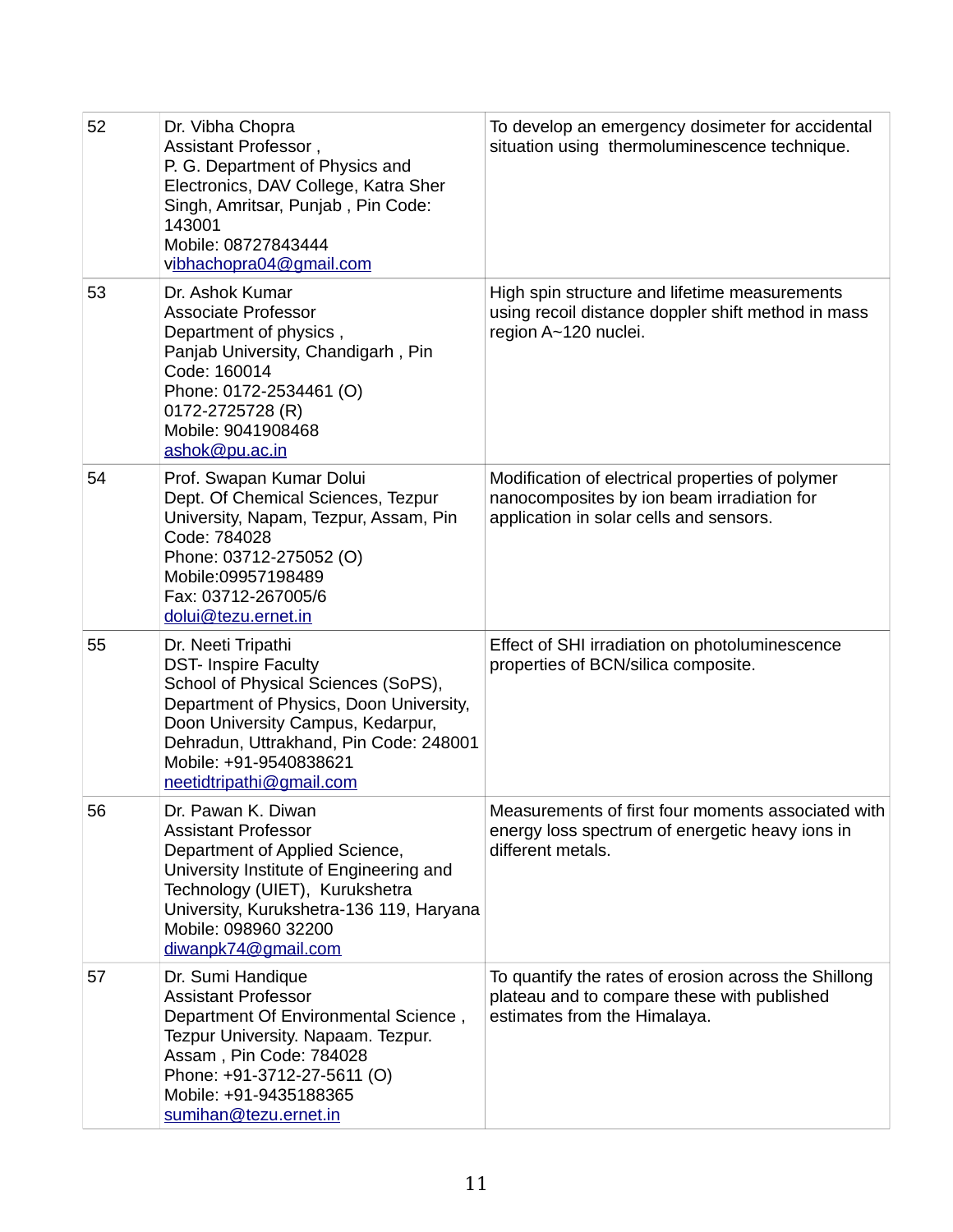| 58 | Dr. Balram Tripathi<br>Associate Professor,<br>Department of Physics, S S Jain Subodh<br>(PG) College Jaipur -302004<br>Phone: 0141-2565989 (O)<br>Mobile: 9460067015<br>ballu1181@gmail.com,<br>balramtripathi1181@gmail.com                                                           | Tuning of photovoltaic effects due to SHI irradiation<br>on ferroelectric photovoltaics.                  |
|----|-----------------------------------------------------------------------------------------------------------------------------------------------------------------------------------------------------------------------------------------------------------------------------------------|-----------------------------------------------------------------------------------------------------------|
| 59 | Dr. Sanjeev Gautam<br><b>Assistant Professor</b><br>Department of Physics, Panjab University<br>Chandigarh, Dr. S. S. Bhatnagar<br>University Institute of Chemical<br>Engineering & Technology,<br>Pin Code: 160014<br>Mobile: 09779713212<br>sgautam71@gmail.com,<br>sgautam@pu.ac.in | Irradiation induced interface and magnetic study of<br>Zinc ferrite/insulator/cobalt ferrite multilayers. |
| 60 | Prof. Hema Achyuthan<br>Institute for Ocean Development, Anna<br>University, Chennai-600 025<br>Phone: 044-22357508 (O)<br>Mobile: 09382849662<br>hachyuthan@yahoo.com                                                                                                                  | Cosmogenic radionuclide concentrations in laterites<br>from Goa; implications on their exposure.          |

## **BTR-5: LOW ENERGY ION BEAM FACILITY**

| S.No          | <b>PRINCIPAL INVESTIGATOR</b>                                                                                                                                                                                  | <b>TITLE OF THE PROJECT</b>                                                                                                                   |
|---------------|----------------------------------------------------------------------------------------------------------------------------------------------------------------------------------------------------------------|-----------------------------------------------------------------------------------------------------------------------------------------------|
| $\mathbf{1}$  | Dr. Ghulam Nabi Dar<br>Assistant Professor,<br>Department of Physics, University of<br>Kashmir, Srinagar,<br>Pin Code: 190006<br>gulnoor.dar@gmail.com                                                         | Effect of light and heavy ion irradiation on pure and<br>transition metal doped iron oxide thin films.                                        |
| $\mathcal{P}$ | Dr. Jyoti Rajput<br>Assistant Professor,<br>Room No. 96 (New Block),<br>Department of Physics and Astrophysics,<br>University of Delhi (North Campus),<br>Delhi, 110007<br>Mobile: 9891164262                  | Exploring non-statistical fragmentation of Polycyclic<br>Aromatic Hydrocarbons (PAHs).                                                        |
| 3             | Dr. Jaydeep Bhattacharya<br>Assistant Professor,<br>Lab 001, School of Biotechnology,<br>Jawaharlal Nehru University, New<br>Delhi-110067<br>Phone: 011 26708889 (O)<br>Mobile: 9711775392<br>jaydpb@gmail.com | Development of ion beam modified self-cleaning<br>ZnO thin films for improved antimicrobial efficacy<br>against multidrug resistant bacteria. |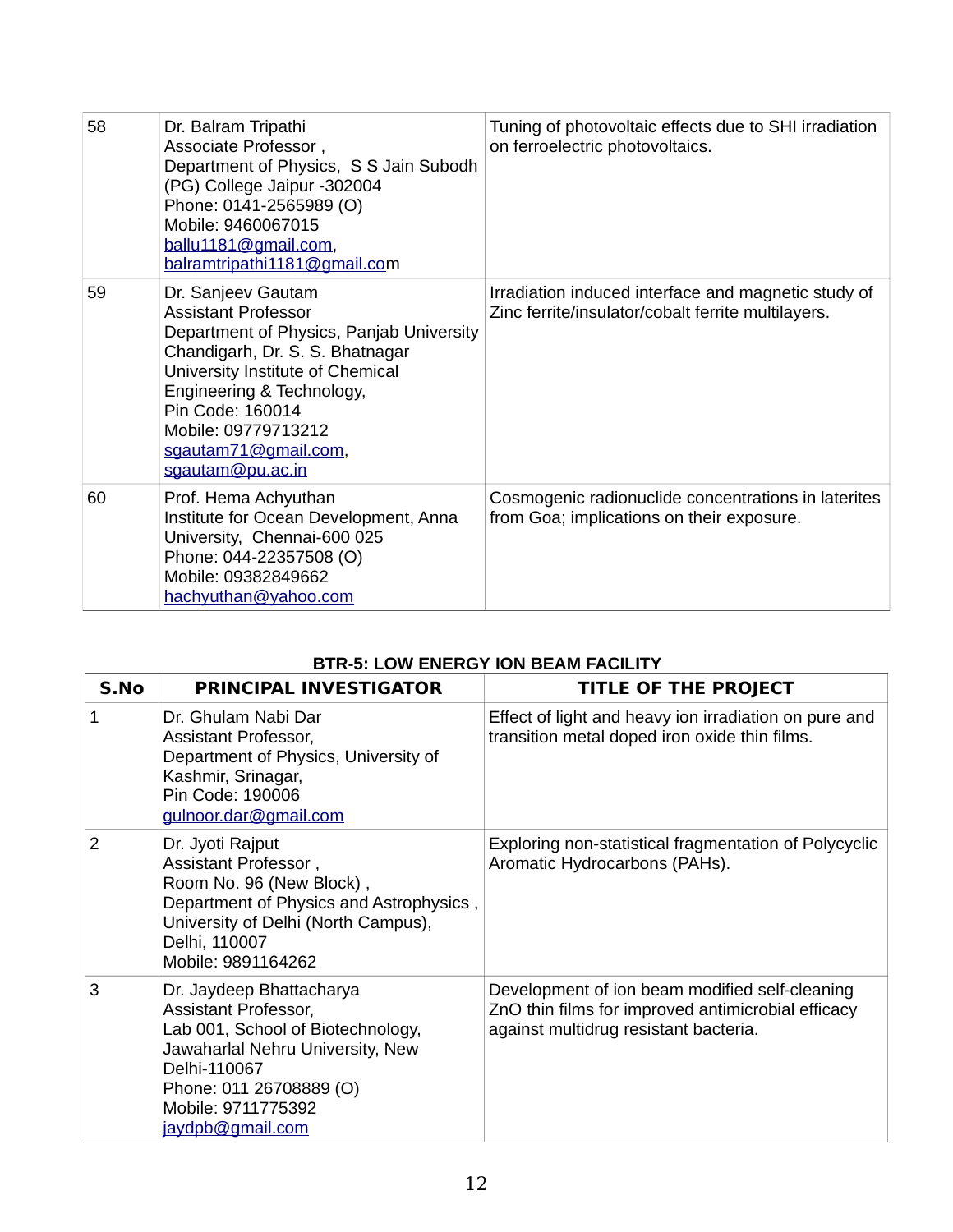| $\overline{4}$ | Dr. P. Sundara Venkatesh<br><b>Assistant Professor</b><br>Department of Physics,<br>Sri S. Ramasamy Naidu Memorial<br>College,<br>Sattur/Madurai Kamaraj University,<br>Madurai, Pin Code: 626203 (Tamil Nadu)<br>Phone: 94867 60326<br>Mobile: 89258 40740<br>srnmcphysics@gmail.com | Fabrication and characterization of Fe (or Mo) and<br>H implanted BiVO <sub>4</sub> thin films for the application of<br>photoelectrochemical water splitting. |
|----------------|---------------------------------------------------------------------------------------------------------------------------------------------------------------------------------------------------------------------------------------------------------------------------------------|----------------------------------------------------------------------------------------------------------------------------------------------------------------|
| 5              | Dr. Kumaraswamy GN<br><b>Associate Professor</b><br>Department of Physics,<br>Amrita School of Engineering, Amrita<br>Vishwa Vidyapeetham, Kasavanahalli,<br>Bengaluru, Pin Code: 560035<br>Mobile: +91-9886883788<br>gnk swamy@blr.amrita.edu,<br>kumy79@gmail.com                   | Modification in the transport behavior of solid<br>polymer electrolyte systems using low energy ion<br>beam.                                                   |
| 6              | Prof. Sanjiv Puri<br>Department of Basic and Applied<br>Sciences, Punjabi University, Patiala,<br>Punjab, Pin Code: 147002<br>Mobile: 9815603759<br>sanjivpurichd@yahoo.com                                                                                                           | Study of energy and charge state dependence of<br>cross sections for production of the resolved M<br>X-rays of some heavy elements by low energy ion<br>beams. |
| $\overline{7}$ | Dr. Radhekrishna L. Dubey<br>Assistant Professor,<br>Department of Physics,<br>St. Xavier's College-Autonomous,<br>University of Mumbai, 5 Mahapalika<br>Marg, Mumbai, Pin Code: 400001<br>Mobile: 09324558515/ 09561008825<br>radhekrishna.dubey@xaviers.edu                         | Studies of dilute magnetic semiconductors<br>synthesized by magnetic ion implantation.                                                                         |
| 8              | Dr. Tanuja Mohanty<br>Assistant Professor,<br>School of Physical Sciences, Jawaharlal<br>Nehru University, New Delhi -110067<br>Phone: 011-26738802 (O)<br>Mobile: 9810947375<br>tanujajnu@gmail.com,<br>$t$ mohanty@mail.jnu.ac.in                                                   | Inter layer coupling and band gap transition of 2D<br>heterostructures of TMDCs by low energy ion<br>irradiation.                                              |
| 9              | Mr. Jagjeevan Ram<br>C/o. Dr. Rajesh Kumar<br>University Scholl of Basic and Applied<br>Sciences,<br>Guru Gobind Singh Indraprastha<br>University, (Govt. of NCT of Delhi),<br>Sector 16-C, Dwarka, New Delhi-78<br>Mobile: 9718876101<br>rajeshkumaripu@gmail.com                    | Low energy ions induced modifications in nano<br>metal oxide polymer composites.                                                                               |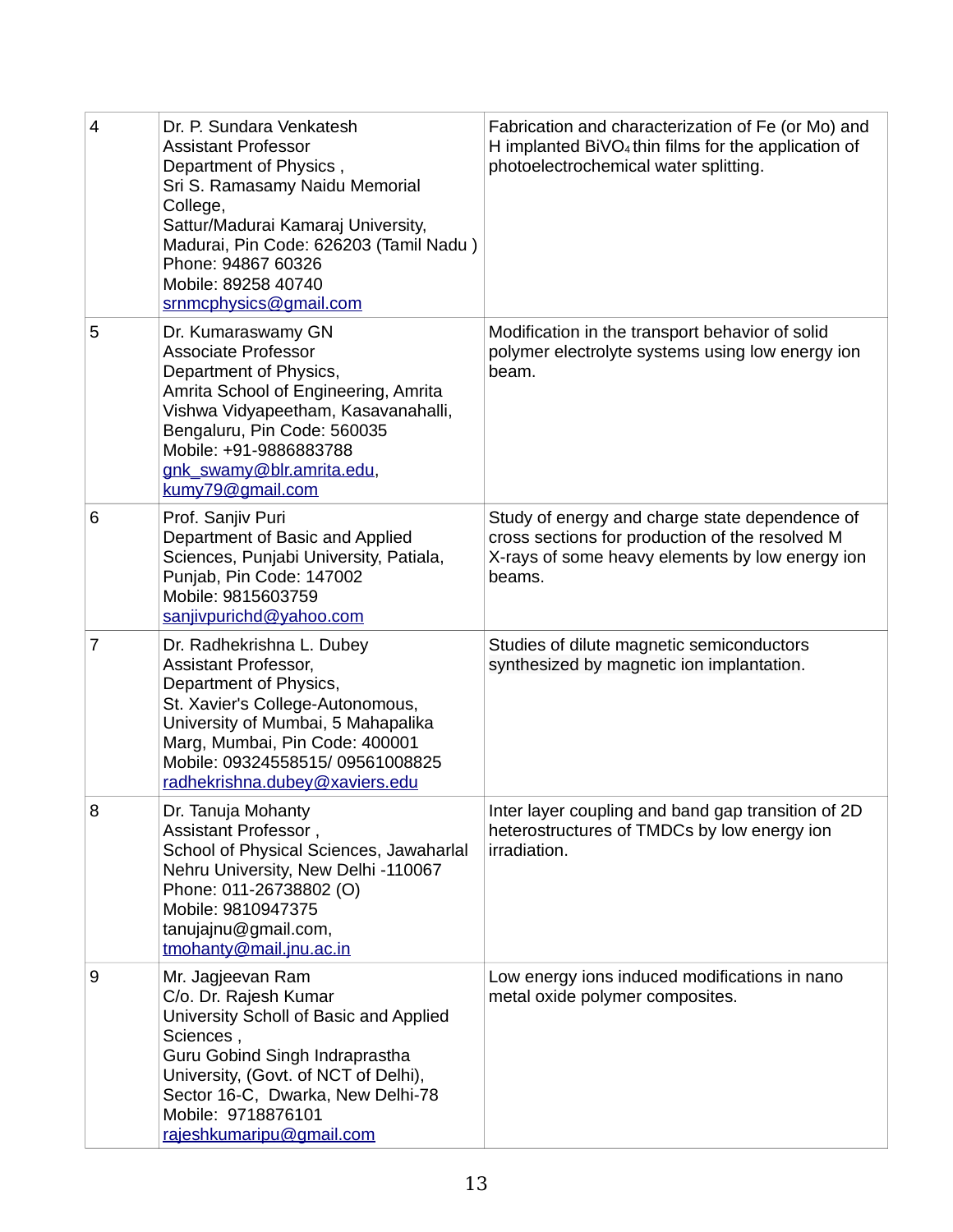| 10 | Dr. Shyamal Chatterjee<br><b>Assistant Professor</b><br>Room No. 120, School of Basic Sciences,<br>IIT Bhubaneswar, Jatni, Khordha,<br>Odisha-752050<br>Mobile: 9938245478<br>shyamal@iitbbs.ac.in                                                                                                                                                                                                    | Ion induced modification of nanostructured<br>metal-oxides.                                                                                                  |
|----|-------------------------------------------------------------------------------------------------------------------------------------------------------------------------------------------------------------------------------------------------------------------------------------------------------------------------------------------------------------------------------------------------------|--------------------------------------------------------------------------------------------------------------------------------------------------------------|
| 11 | Dr. Jagjiwan Mittal<br><b>Assistant Professor III</b><br>Amity Institute of Nanotechnology,<br>Amity University, UP Sector-125<br>Noida (UP)-201301<br>Phone: 0120-4392130 (R)<br>01165260612<br>Mobile: 9899010491<br>jmittal@amity.edu                                                                                                                                                              | Effect of low energy ion irradiation treatment on the<br>transport properties and gas sensing behaviors of<br>hybrid carbon nanomaterials and nanocomposite. |
| 12 | Mr. Saurabh Kumar Sharma<br>C/o. Dr. Pawan Kumar Kulriya,<br><b>Inter-University Accelerator Centre</b><br>(IUAC), New Delhi-110067<br>Mobile: 9818369410 (Mr. Sharma)<br>sharmasaurabh030@gmail.com<br>Mobile: +91-8800389872 (Dr. Kulriya)<br>pawan@iuac.res.in                                                                                                                                     | Radiation induced effects in the nano-structured<br>ceramics for waste form applications.                                                                    |
| 13 | Ms. Poorani Gnanasambandan<br>C/o. Dr. Kumaraswamy GN<br>Organic Photovoltaics Lab,<br>Department of Physics,<br>Amrita Vishwa Vidyapeetham,<br>Kasavanahalli, Bengaluru, Pin Code:<br>560035<br>Mobile: 9488365047 (Ms.<br>Gnanasambandan)<br>g poorani@blr.amrita.edu<br>Phone: 080-25183700 (O) (Dr.<br>Kumaraswamy GN)<br>Mobile: +91-9886883788<br>gnk swamy@blr.amrita.edu,<br>kumy79@gmail.com | Photo-absorption and charge separation studies in<br>organic photovoltaics.                                                                                  |
| 14 | Mr. Prince Rautiyal<br>C/o. Dr. Paul A. Bingham,<br>Materials and Engineering Research<br>Institute<br><b>Sheffield Hallam University City Campus</b><br>Howard Street, Sheffield, S1 1WB, UK<br>Mobile: +447442448037 (Mr. Rautiyal)<br>b6036442@my.shu.ac.uk<br>Phone: +44 (0)114 2256449 (Dr.<br>Bingham)<br>p.a.bingham@shu.ac.uk                                                                 | Radiation effects in high-level nuclear waste<br>glasses.                                                                                                    |